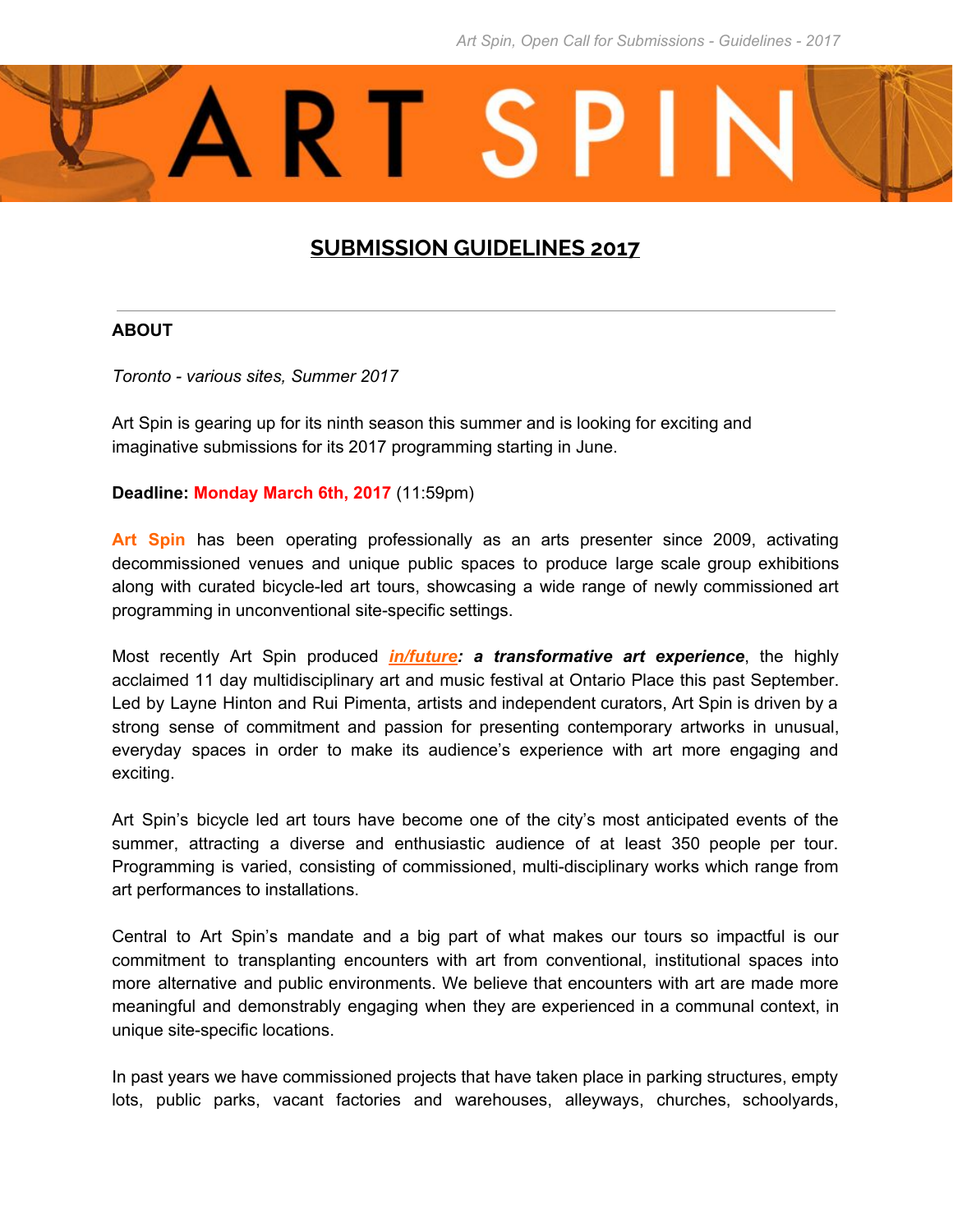

community spaces, hockey rinks and construction sites.

With this in mind Art Spin is looking for project submissions that are able to respond to their urban and cultural environment. Submissions for art projects from **all disciplines** (**visual arts, installation, sculpture, film & video, new media, performance art, dance, theatre and music** etc.) will be accepted but only those that embody a site-specific vision will be reviewed. This can mean work that responds to an environment in either a geographic, architectural, cultural, historical, or personal manner.

## **LOGISTICAL DETAILS**

**How an Art Spin tour works:** Each Art Spin tour has a unique program of 4-5 'stops'. Each stop features a project of a site-specific nature that is commissioned by Art Spin or chosen through our open call for submissions. An audience of 350 people tour the city together by bicycle and visit each stop to view a work or experience a performance en masse. Each program is unique and can only be viewed by the audience during the one-night program.

**Venue**: For the first time ever, we are sharing the areas in which we will be programming this summer to better allow for site-specific proposals. Art Spin tours this summer will take place in three key neighbourhoods along Toronto's waterfront:

- **- June: High Park/Humber River/Sunnyside Beach area**
- **- July: Toronto Islands**
- **- August: The Port Lands**

Please feel free to propose a specific venue, area, or *type* of venue (i.e. parking lot, dark space, indoor vs. outdoor, water vs. land). Although we encourage site-specific proposals, locations and venues may be altered in collaboration with the artist in order to better accommodate our tour routes.

**Please note:** submissions that rely on a gallery type setting will not be accepted.

**Installation**: If installation is required, artists must be available for transportation, installation and tear down of their work before and after the event.

**Duration:** Time-based projects should last no longer than **15 minutes.**

**Mediums**: Our mandate is to program projects in a multidisciplinary fashion, therefore proposed projects may include but are not limited to; **sculpture, installation, film & video, electronic &**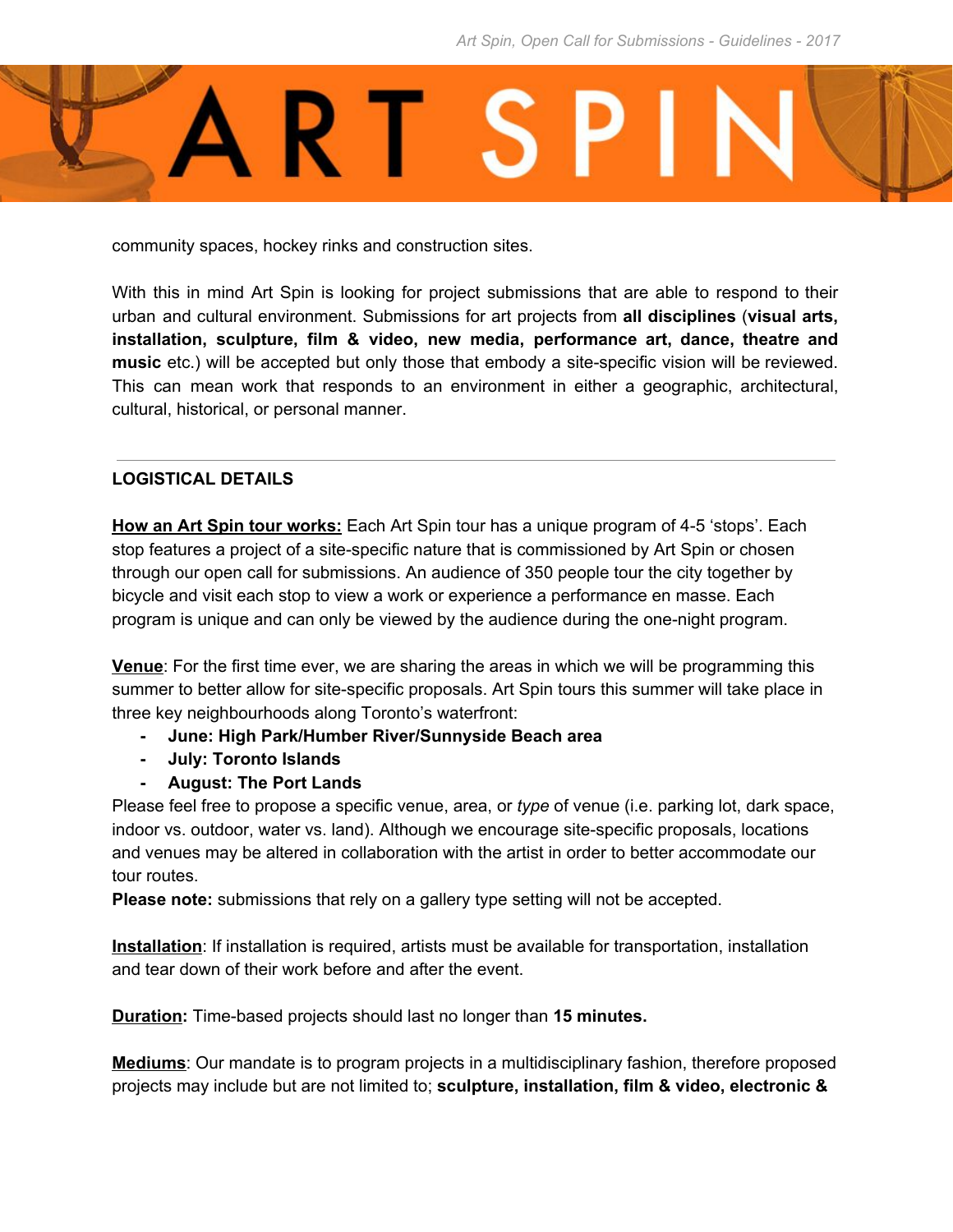

**kinetic work, new media, painting, drawing, photography, printmaking, performance art, dance, theatre, and music.**

**Fees**: Artists' fees between \$500 - \$1500, depending on the scope of the project, will be awarded.

**Audience:** Artists should keep in mind the large number of participants on Art Spin tours (roughly 350 people at a time). Projects that can be easily viewed/experienced by larger groups are more successful.

We are eager to receive submissions for new projects however are also open to reviewing existing works so long as they speak to our curatorial framework.

Successful submissions will be considered for one of the three tours taking place on: **June 22nd, July 20th, August 24th**. Alternate rain dates are set for each event one week after the scheduled date (June 29th, July 27th, August 31st). Artists must be available for both the original and rain date.

#### **HOW TO SUBMIT**

#### **Deadline: Monday March 6th (11:59pm)**

We highly recommend having a look at past examples of projects featured on Art Spin tours if you have never attended one, please visit: <http://www.artspin.ca/submissions>

Fill-out **application** at: [https://goo.gl/forms/qg1on6rZgzFa6uty2.](https://goo.gl/forms/qg1on6rZgzFa6uty2) See more details about the application below.

If you have any further questions about the submissions process, please don't hesitate to contact us at **info@artspin.ca.**

E-mail complete support material to: [info@artspin.ca](mailto:info@artspin.ca) Subject of e-mail should be '*Art Spin submission 2017 – (name of artist)'*

All support materials should be included as an attachment only, please do not embed files in the body of your e-mail and do not include attachments as zipped or compressed files.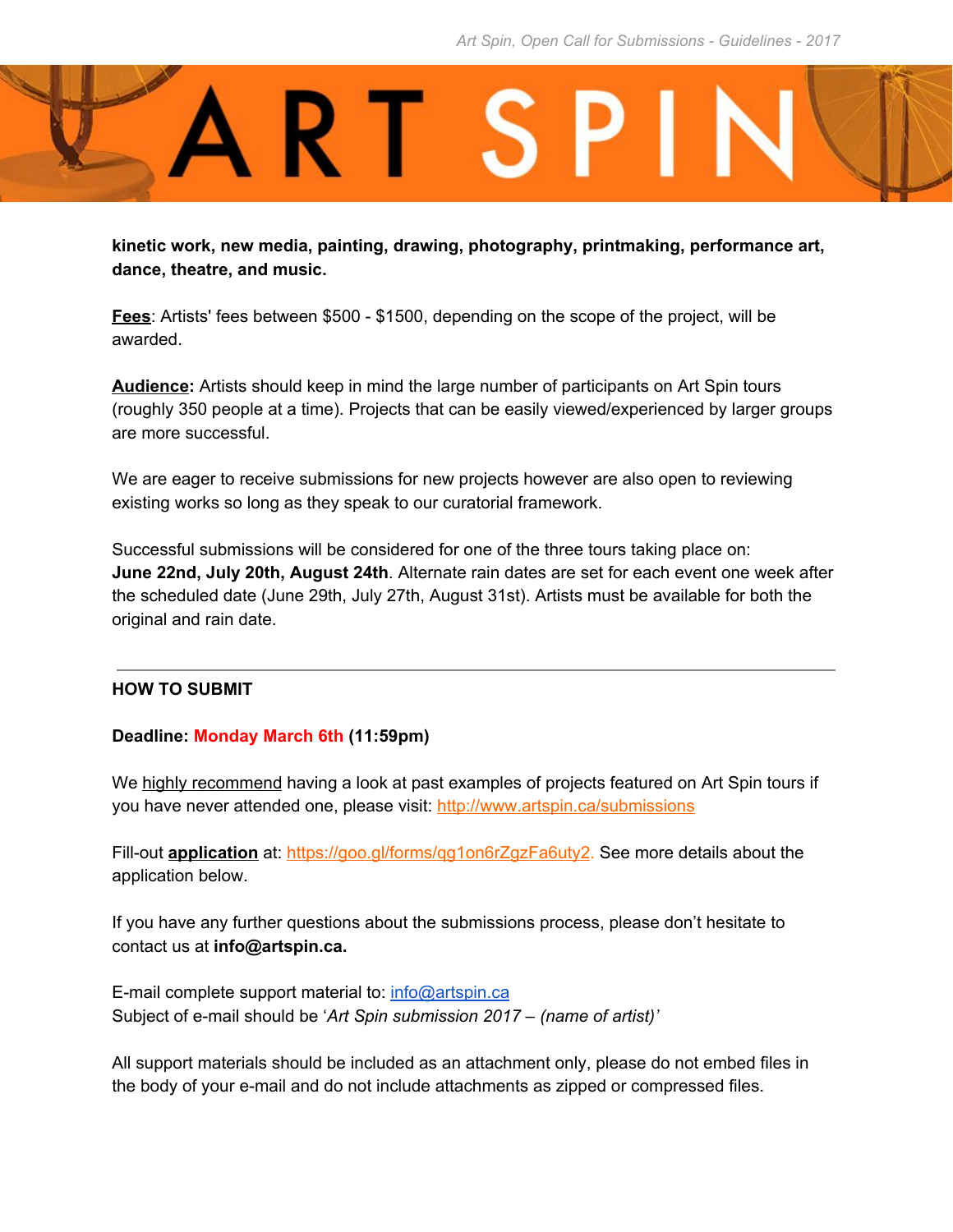

Submissions Checklist:

- ❏ **Application Form** filled out through google forms: <https://goo.gl/forms/qg1on6rZgzFa6uty2>
- ❏ **Support Material:**
	- ❏ **CV or Bios** in PDF format, attached to e-mail to info@artspin.ca
	- ❏ **7 Images** in JPG format, no larger than 1 MB each, attached to e-mail to [info@artspin.ca.](mailto:info@artspin.ca) You will be able to provide credits/titles/descriptions of the images in your application form.
	- ❏ **Videos** link provided in the Support Material section of Application Form *do not* attach video file

### *Applications that do not follow the above guidelines, will not be considered.*

Once you have applied you will be contacted by e-mail to confirm that we have received your application.

**Only the artists who projects are successful will be contacted.** Successful applicants should expect to hear back by **March 31st**.

## **APPLICATION**

Our application for the 2017 program is hosted through google forms, please follow the link to submit your final application here: https://goo.gl/forms/gg1on6rZgzFa6uty2. Please note that images for support material must be e-mailed separately to [info@artspin.ca.](mailto:info@artspin.ca) Details regarding support material can be found above, or in section 2 of the application form.

Application questions include:

**Short Project Summary:** (50 words maximum). Please provide a short description of the project in 50 words or less. Highlight the key components of your project to serve as an introduction, you may treat this description as an 'elevator pitch' for your project.

**Project Description:** (300 words maximum). Please provide a basic description of what the work being proposed will look like, ie. medium, dimensions (if relevant), lists of materials being used, logistical details regarding its installation and tear down (if relevant), audience interaction